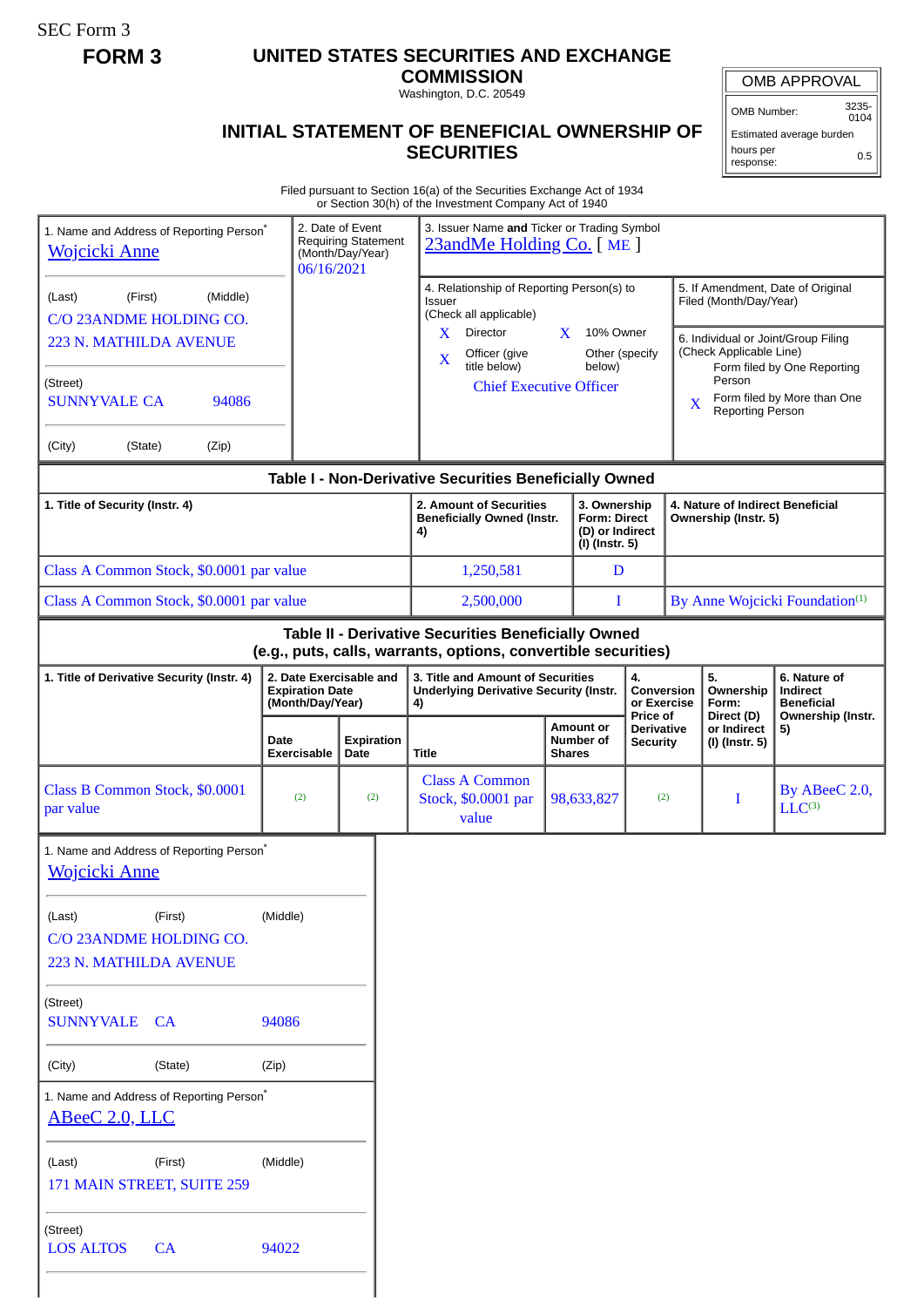| $\vert$ (City) | (State) | (Zip) |  |
|----------------|---------|-------|--|
|----------------|---------|-------|--|

## **Explanation of Responses:**

1. Shares held by the Anne Wojcicki Foundation, over which the reporting person may be deemed to hold voting and dispositive power.

2. Shares of Class B Common Stock, which are not registered under the Securities Exchange Act of 1934, as amended, are convertible into shares of Class A Common Stock on a share-for-share basis at any time at the option of the holder.

3. Shares held by ABeeC 2.0, LLC, over which the reporting person may be deemed to hold voting and dispositive power.

### **Remarks:**

Exhibit List Exhibit 24 - Power of Attorney

/s/ Anne Wojcicki, by Kathy Hibbs, attorney-infact 06/25/2021

\*\* Signature of Reporting Person Date

Reminder: Report on a separate line for each class of securities beneficially owned directly or indirectly.

\* If the form is filed by more than one reporting person, *see* Instruction 5 (b)(v).

\*\* Intentional misstatements or omissions of facts constitute Federal Criminal Violations *See* 18 U.S.C. 1001 and 15 U.S.C. 78ff(a).

Note: File three copies of this Form, one of which must be manually signed. If space is insufficient, *see* Instruction 6 for procedure.

**Persons who respond to the collection of information contained in this form are not required to respond unless the form displays a currently valid OMB Number.**